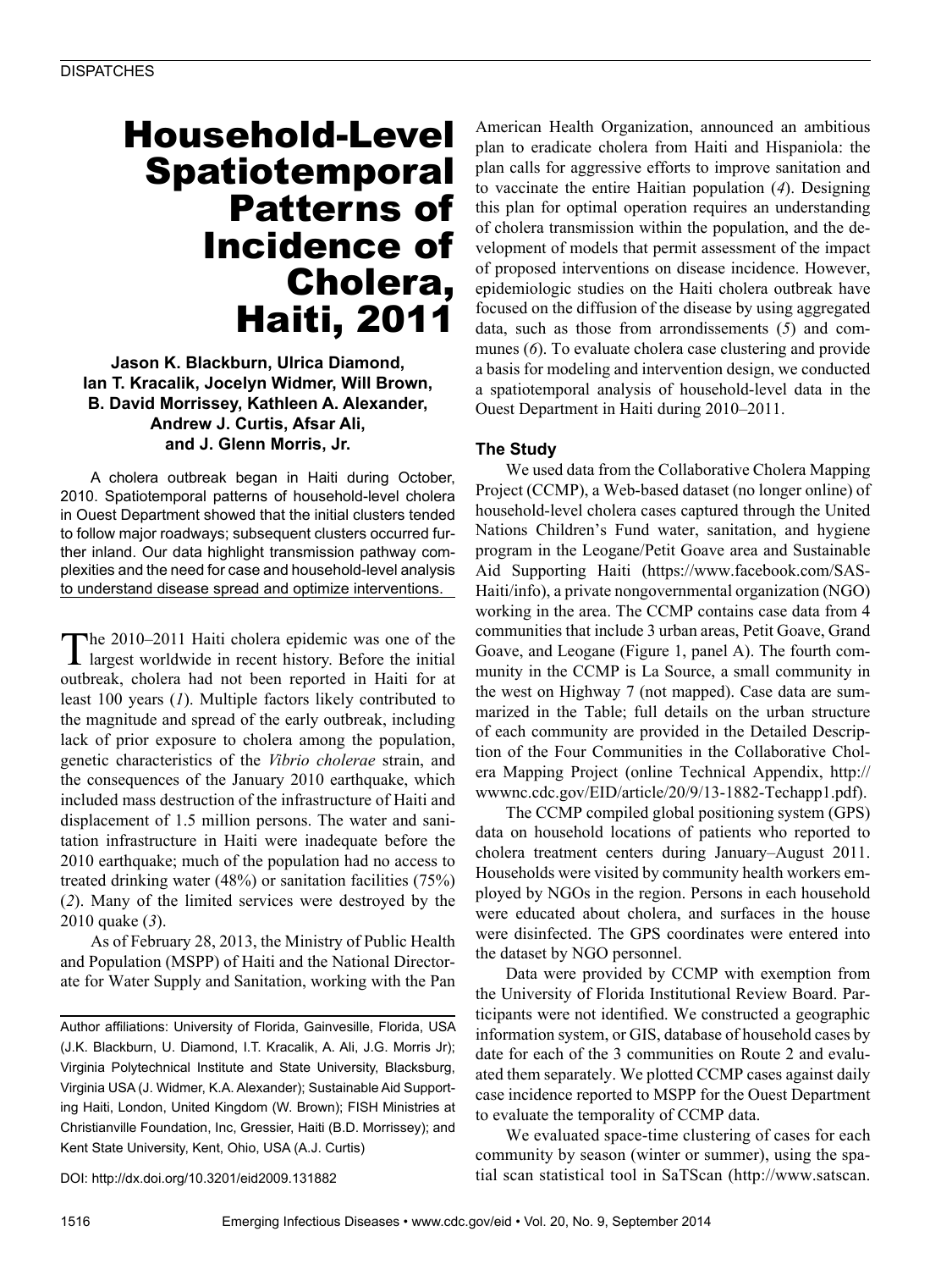org). We used the retrospective space-time permutation model (*7*), which does not require data for population at risk, a key factor given the lack of reliable post-earthquake population data for Haiti (online Technical Appendix, Geospatial Analyses). Households were used as case locations. Clusters were identified as a maximum cluster size of 50% of case data and a maximum temporal window of 50% of the study period (online Technical Appendix, Geospatial Analyses).

There was close agreement in the trend of daily CCMP and MSPP data (Figure 1, panel B), illustrating 2 seasonal peaks for the epidemic, with fewer total cases in the dryer winter months and very close agreement in the timing of seasonal peaks between CCMP and MSPP cases. Datasets were not complete for all time periods for all sites (Table), reflecting some element of bias in identification of households related to operational factors such as availability of personnel to follow-up cases and enter case data into the dataset. Nonetheless, there was a clear pattern of disease movement from CCMP data, with winter/spring cases seen in La Source, Petit Goave, and Grand Goave, followed by ongoing summer cases in Grand Goave, and movement of the epidemic eastward into Leogane, with some early spring cases in Leogane.

In Grand Goave, long lasting (≈20 days) winter case clusters appeared in early January at the confluence of a natural waterway and Route 2, the major highway into the southern peninsula (Figure 2, panel A). This was followed by springtime cases further inland/upland in rural areas and along waterways (Figure 2, panel B). Summer clusters that followed were in rural, inland/upland areas, with no clusters identified in the urban center. In Leogane (summer), clusters were again identified along Route 2, beginning south of the city and in the urban center (Figure 2, panel C). Later clusters appeared the mountains, in communities

Table. Case count and date ranges of cholera case reports by community, Haiti, 2011

| Community                                                           | Total no. cases | Date range of cases (no.) |
|---------------------------------------------------------------------|-----------------|---------------------------|
| Petit Goave                                                         | 612             | Jan 1-May 6 (612)         |
| <b>Grand Goave</b>                                                  | 549             | Jan 1-Apr 7 (348);        |
|                                                                     |                 | May 1-Aug 15 (201)        |
| Leogane*                                                            | 344             | Feb 7-May 7 (61);         |
|                                                                     |                 | Jun 7-Jul 26 (283)        |
| La Source                                                           | 25              | Jan 10-Feb 22 (23);       |
|                                                                     |                 | Apr 23 (2)                |
| *Cases in Leogane were few for the reporting period of Feb 7–May 7; |                 |                           |
| related data were not included in further space-time analysis.      |                 |                           |

along the Momance River, with subsequent clusters following the river toward the Caribbean Sea. Four of 6 clusters in Petit Goave were situated between 2 major highways with 2 clusters near the urban center (clusters 5, 6) (Figure 2, panel D). The first 2 clusters appeared east (cluster 1) and west (cluster 2) of the urban center in semirural regions along natural waterways.

#### **Conclusions**

Here we provide an initial spatiotemporal assessment of household-level cholera following the introduction of *V. cholerae* to Haiti. Our 2011 winter/spring cases occurred in the initial larger epidemic wave, followed by additional peaks in cases in summer, with the onset of the rainy season. Our data support the hypothesis that initial case transmission followed roadways, particularly Route 2. In Petit and Grand Goave, transmission along roadways was followed by disease movement into rural/inland areas. After initial urban case clusters occurred in Leogane, cases appeared in the mountains, with clusters then appearing along the Momance River, consistent with the hypothesis that the river provided a transmission route for *V. cholerae*. Supporting this observation, toxigenic *V. cholerae* O1 was recently recovered from the Momance River (*8*).



Figure 1. Findings of the Cooperative Cholera Mapping Project in Haiti, 2011. A) Geographic distribution of household cholera cases per day. B) Temporal pattern, color-coded by community, compared with reported cases in the Ouest Department (black). Color coding of map symbols in A correspond to line colors in B. La Source cases (n = 25) are plotted but not mapped.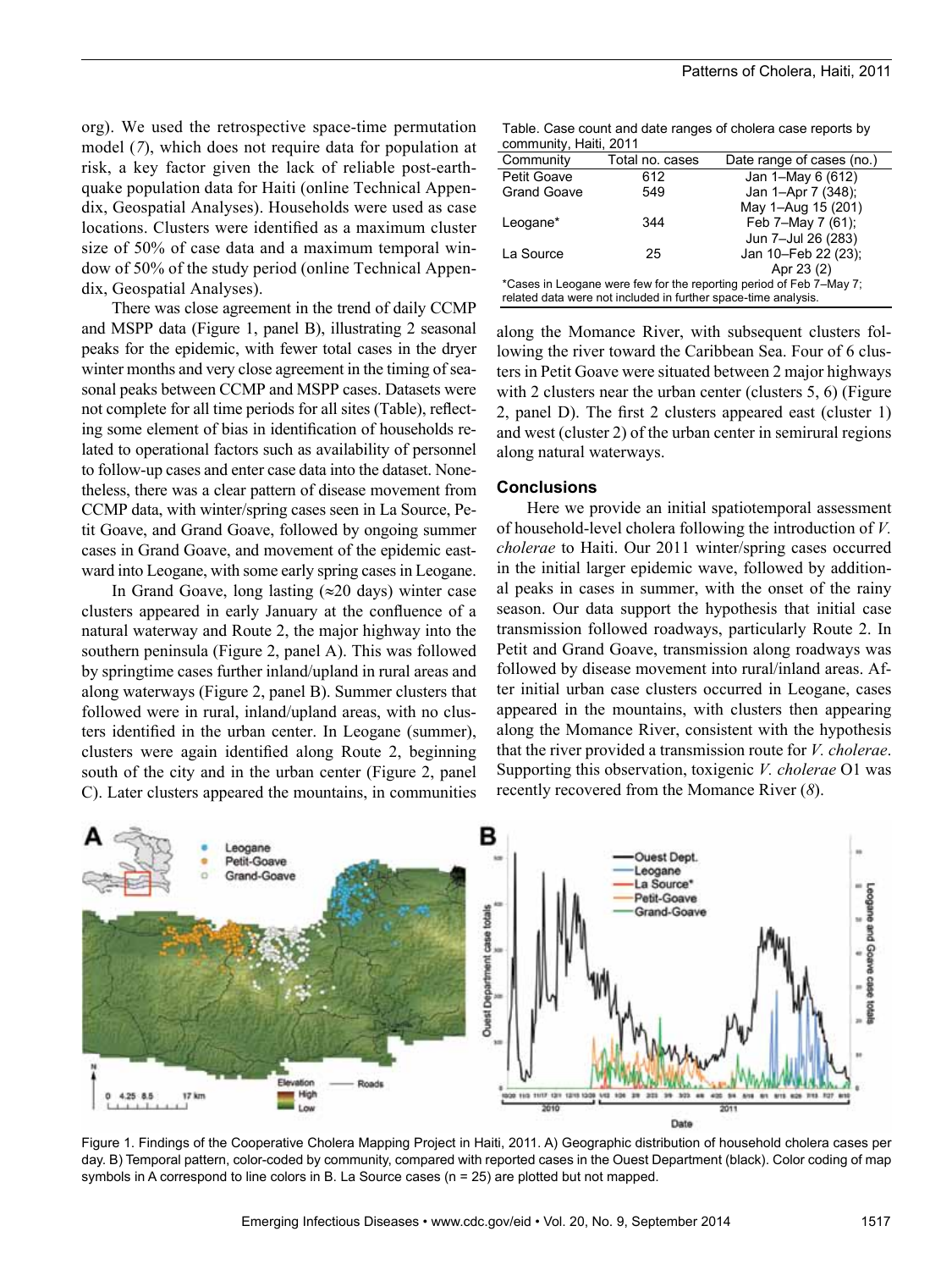### **DISPATCHES**

There is increasing recognition that cholera has 2 routes of transmission, one involving movement through waterways (e.g., surface waters, rivers) and the other related to more direct transmission from person to person (*9*,*10*). In keeping with recent mathematical models (*11*), our data support the hypothesis that both routes are important to transmission in Haiti. The inland/river movement in both Petit Goave and Leogane occurred during the summer rainy season, consistent with a link between transmission involving surface waters and seasonal rainfall. These data were collected early in the course of the epidemic and limited to a small proportion of the total reported cases. Multiple years of observation are necessary to confirm these patterns; however, models in this and other regions already suggest the development of a seasonal pattern of illness linked with rainfall (*12*).

Generally, human mobility, such as urban/rural or rural/urban migrations can influence disease patterns (*13*).



Figure 2. Space-time clusters of cholera in 4 communities in Haiti, 2011. A) Grand Goave, winter; B) Grand Goave, summer; C) Leogane, summer; and D) Petit Goave, summer. Stars represent primary cluster centers and triangles, secondary cluster centers. Dots represent approximate locations of households within clusters. Clusters are numbered sequentially by order of date of occurrence.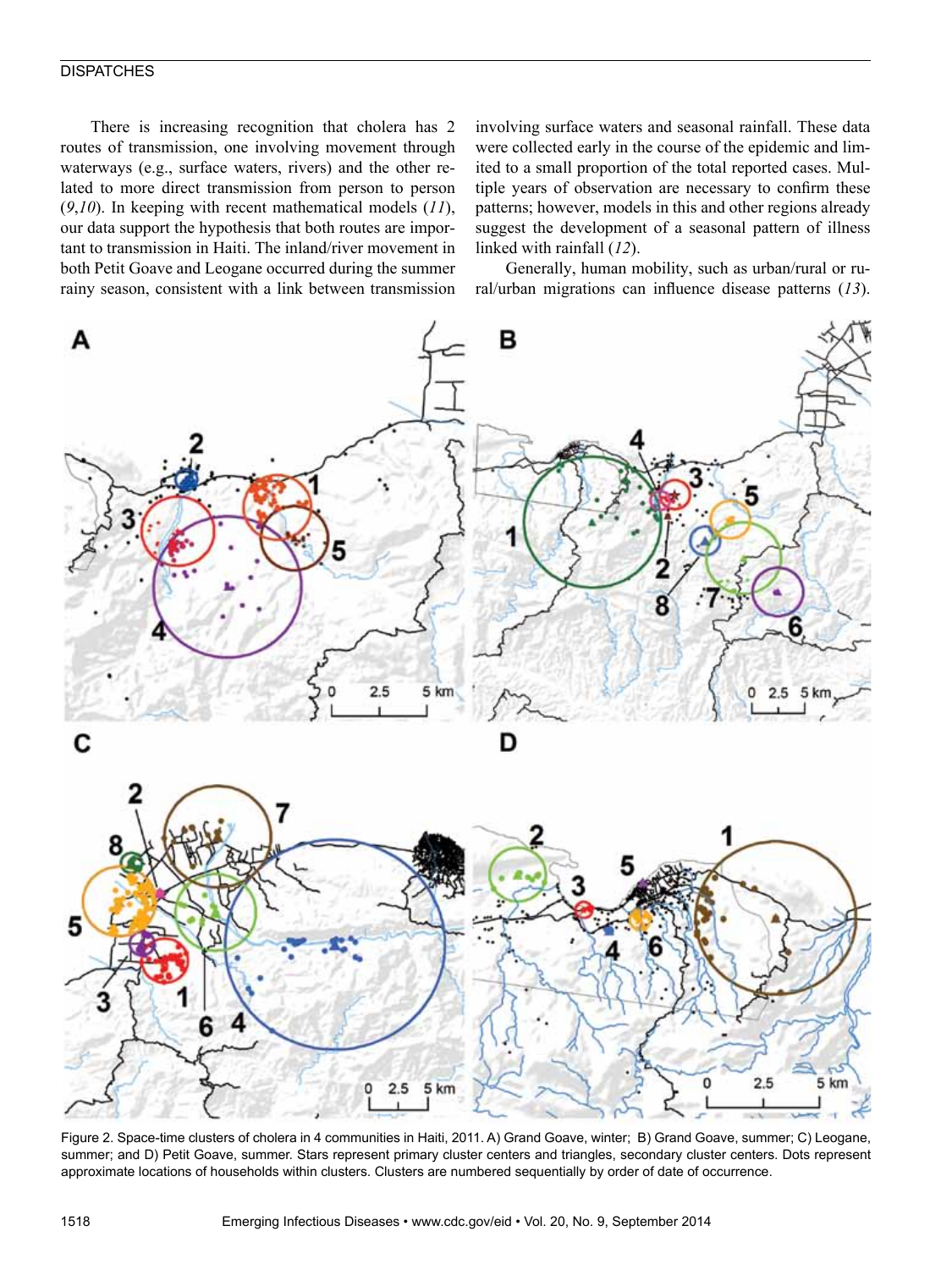Our results suggest that such mobility is a factor of epidemic cholera transmission in Haiti. Recent models suggested human movevent out of damaged areas was substantial, but ultimately, persons attempt to return to the areas that formed the basis of their predisaster social networks (*14*). This study identifies key geographic areas for improved data collection. It also highlights the need for careful targeting of interventions that are shaped by ongoing data collection and analysis at local levels. Transmission routes can differ across space and time, and only by understanding these local differences can cost-effective disease control methods be identified and implemented.

This work was partially funded by NIH grant U01 GM070694 Supplement to Virginia Tech (K.A.A. and J.K.B.), NIH grant RO1AI097405 to University of Florida (J.G.M.) and Department of Defense grant C0654\_12\_UN to University of Florida (A.A.).

Dr Blackburn is an assistant professor of geography and principal investigator at the Emerging Pathogens Institute, University of Florida. His research interests are focused on the spatiotemporal patterns and ecology of pathogens found in environmental reservoirs; particularly, those that cause zoonoses.

### **References**

- 1. Ali A, Chen Y, Johnson JA, Redden E, Mayette Y, Rashid MH, et al. Recent clonal origin of cholera in Haiti. Emerg Infect Dis. 2011;17:699–701. http://dx.doi.org/10.3201/eid1704.101973
- 2. Water and Sanitation. Key statistics. 2012 [cited 2012 April 1]; http://www.haitispecialenvoy.org/about-haiti/water-sanitation/
- 3. CDC. Haiti cholera outbreak. 2011 [cited 2011 February 10]; http://www.cdc.gov/haiticholera/situation
- 4. Ministry of Public Health and Population. National plan for the elimination of cholera in Haiti 2013–2022. Port-au-Prince (Haiti):

Ministry of Public Health and Population; 2013. http://reliefweb.int/ report/haiti/national-plan-elimination-cholera-haiti-2013-2022

- 5. Chao DL, Halloran ME, Longini IM. Vaccination strategies for epidemic cholera in Haiti with implications for the developing world. Proc Natl Acad Sci U S A. 2011;108:7081–85. http://dx.doi. org/10.1073/pnas.1102149108
- 6. Piarroux R, Barrais R, Faucher B, Haus R, Piarroux M, Gaudart J, et al. Understanding the cholera epidemic, Haiti. Emerg Infect Dis. 2011;17:1161–8. http://dx.doi.org/10.3201/eid1707.110059
- 7. Kulldorff M, Heffernan R, Hartman J, Assunção R, Mostashari F. A space–time permutation scan statistic for disease outbreak detection. PLoS Med. 2005;2:e59. http://dx.doi.org/10.1371/journal. pmed.0020059
- 8. Alam MT, Weppelmann TA, Weber CD, Johnson JA, Rashid MH, Birch CS, et al. Monitoring water sources for environmental reservoirs of toxigenic *Vibrio cholerae* O1, Haiti. Emerg Infect Dis. 2014;20:356–63. http://dx.doi.org/10.3201/eid2003.131293
- 9. Hartley DM, Morris JG Jr, Smith DL. Hyperinfectivity: a critical element in the ability of *V. cholerae* to cause epidemics? PLoS Med. 2005;3:e7. http://dx.doi.org/10.1371/journal.pmed.0030007
- 10. Morris JG Jr. Cholera—modern pandemic disease of ancient lineage. Emerg Infect Dis. 2011;17:2099–2104. http://dx.doi.org/10.3201/ eid1711.111109
- 11. Mukandavire Z, Smith DL, Morris JG Jr. Cholera in Haiti: reproductive numbers and vaccination coverage estimates. Sci Rep. 2013;3. http://dx.doi.org/0.1038/srep00997
- 12. Rinaldo A, Bertuzzo E, Mari L, Righetto L, Blokesch M, Gatto M, et al. Reassessment of the 2010–2011 Haiti cholera outbreak and rainfall-driven multiseason projections. Proc Natl Acad Sci U S A. 2012;109:6602–7. http://dx.doi.org/10.1073/pnas.1203333109
- 13. Prothero RM. Disease and mobility: a neglected factor in epidemiology. Int J Epidemiol. 1977;6:259–67. http://dx.doi.org/10.1093/ ije/6.3.259
- 14. Lu X, Bengtsson L, Holme P. Predictability of population displacement after the 2010 Haiti earthquake. Proc Natl Acad Sci USA. 2012;109:11576–81. http://dx.doi.org/10.1073/pnas. 1203882109

Address for correspondence: Jason K. Blackburn, Spatial Epidemiology and Ecology Research Laboratory, Department of Geography, 3141 Turlington Hall, University of Florida, Gainesville, FL 32611, USA; email: jkblackburn@ufl.edu

## **The Public Health Image Library (PHIL)**



The Public Health Image Library (PHIL), Centers for Disease Control and Prevention, contains thousands of public health-related images, including high-resolution (print quality) photographs, illustrations, and videos.

PHIL collections illustrate current events and articles, supply visual content for health promotion brochures, document the effects of disease, and enhance instructional media.

PHIL Images, accessible to PC and Macintosh users, are in the public domain and available without charge.

**Visit PHIL at http://phil.cdc.gov/phil**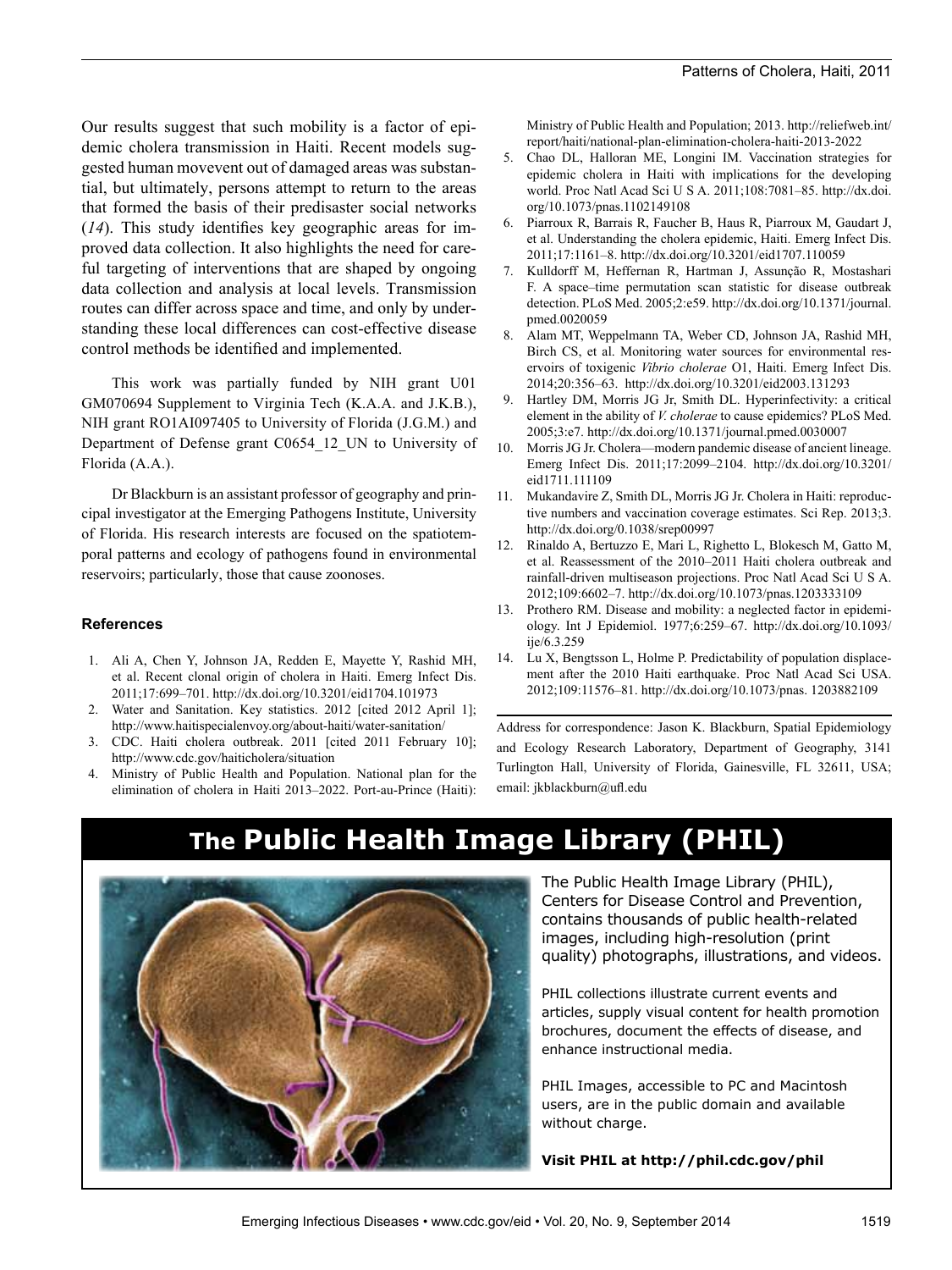# Household-Level Spatiotemporal Patterns of Incidence of Cholera, Haiti, 2011

### **Technical Appendix**

### **Detailed Description of the Four Communities in the Collaborative Cholera Mapping Project**

### **Petit Goave**

The urban center Petit Goave suffered significant damage from the 12 January 2010 earthquake and was subsequently damaged by a 5.9 aftershock which had an epicenter that was almost directly under this urban center on 20 January 2012. This damage was significant on a regional scale, as the urban center of Petit Goave services not only populations in the western portion of Ouest, but also communities significantly west of the urban center along Route Nationale 2. As a result, there was a sizable NGO presence immediately following the 2010 earthquake. That presence has since been reduced to only a few satellite offices of NGOs still working in the Leogane area.

While much of the urban infrastructure was damaged as a result of this seismic activity, there remains a strong urban pattern that continues to define settlement patterns and population densities. The urban pattern is largely confined by a complex surface water system comprised of canals and natural seasonal streams and rivers. There are two dominant urban nodes in Petite Goave, one predominantly dedicated to commercial and civic activities along Route Nationale 2 and spreading northwest toward the formally-planned, historic urban center. The second urban node is dedicated largely to residential land use, where more formal settlement patterns are found adjacent to the commercial urban node and transition into more informal settlement patterns as this residential area moves northwest toward the coast.

### **Grand Goave**

While Grand Goave has a distinct and formally-gridded urban pattern, this urban center is far less populated than Petit Goave, particularly in terms of its urban population. Grand Goave is characterized by a confined urban center with most roads running north toward the coast from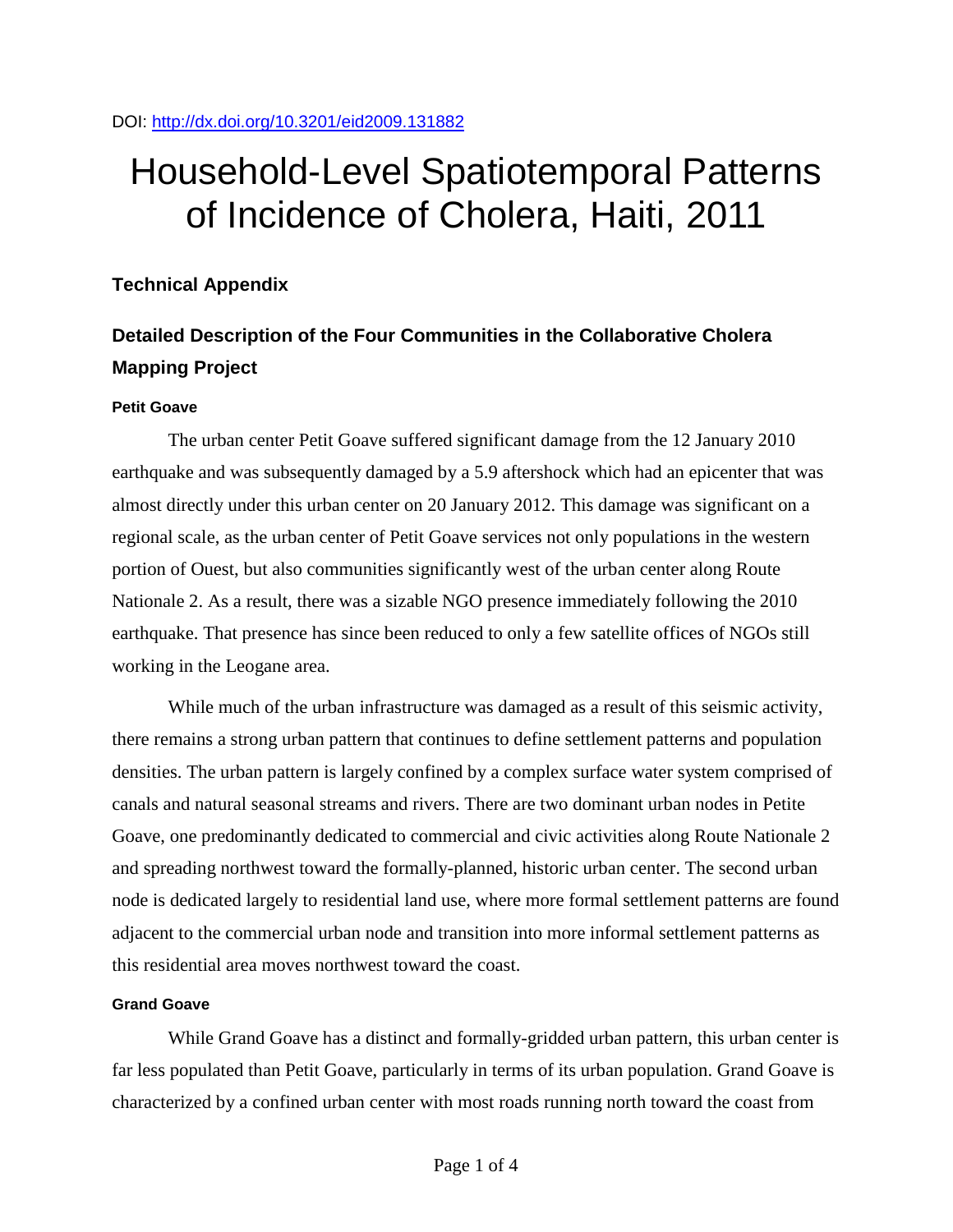Route Nationale 2. Grand Goave quickly transitions away from a formally-planned urban center toward a more rural area to the south of Route Nationale 2. While Grand Goave is a compact and well-defined urban environment, the urban center does not support a significant residential population. Grand Goave's housing density is concentrated to the south of the urban center and Route Nationale 2 heading toward the mountains. Of the three urban centers included in the Collaborative Cholera Mapping Project (CCMP), Grand Goave is smallest in population, as well as succumbed to the least amount of damage from the 2010 earthquake.

### **Leogane**

Leogane is a formally-planned, well-confined urban center that lies inland from the coast and northwest of Route Nationale 2. The 2010 earthquake damaged approximately 80–90% of the built environment in Leogane. In response to the significant damage to housing in the area coupled with the lack of basic resources and services in the area, a large concentration of NGOs established relief and rebuilding efforts in the area. Despite the significant and sustained damage to the area following the 2010 earthquake, Leogane continues to be the commercial hub for many communities west of Port-au-Prince, as well as a major thoroughfare for individuals traveling to and from Port-au-Prince to western and southern regions of Haiti.

The urban center of Leogane lies along Route Nationale 2 at the confluence of alluvial plains to the north and mountains to the south. While there is a rapid rural to urban gradient from Route Nationale 2 into the mountains to the south and toward the coast to the north, a lack of roads and transportation services limits the exchange between the rural and urban dynamics, in addition to limiting access to services that are located in the urban center of Leogane. Thus, there is a stark contrast between conditions in the rural outskirts of Leogane and the urban corridor along and to the north of Route Nationale 2, where infrastructure related to water, sanitation, storm drainage and electricity are most robust.

The urban center of Leogane is serviced by a series of ancillary roads that feed into the formal grid pattern of the city. Route Nationale 2 bypasses the formal city center of Leogane. Informal development along the highway (and away from the urban center of Leogane) is the resulting urban phenomenon. This development lies to the south of Leogane and spreads southeast toward smaller urban centers. This is significant as dwelling patterns are also following the urban sprawl away from and to the northeast of Leogane.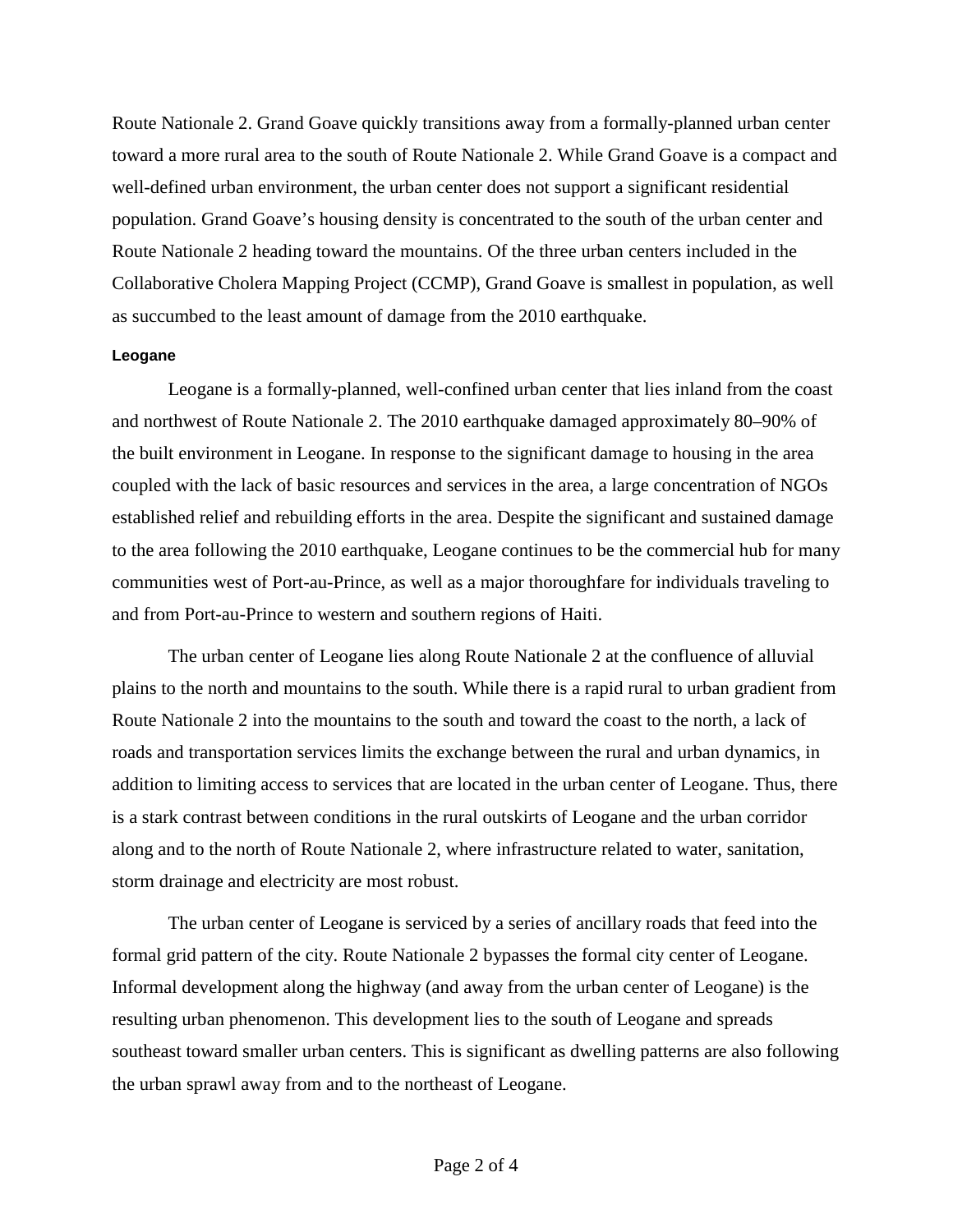One major highway connects the communities represented in the CCMP. Highway Nationale 2 runs from west to east through Petit Goave, Grand Goave and the rural area of Carrefour Fouche to the east of Grand Goave before turning north towards Leogane, continuing on as the major thoroughfare into the capital city of Port-au-Prince.

### **La Source**

La Source is a small community in western Haiti along Highway 7. It sustained heavy damage during the earthquake, with reports of up to 50% of all structures sustaining damage or being destroyed. This community is the western most community in the CCMP and disjunct from the other communities.

### **Geospatial Analyses**

In this study, we were limited to human cholera case data and lacked human population data at a comparable resolution to derive a population at risk for either the Bernoulli or Poisson implementations of the space-time statistics in SaTScan. Given that those cases were recorded at the GPS unit of each household, we had a rare opportunity to map the cholera outbreak at high spatio-temporal resolution. We used the space-time permutation model described in detail by Kulldorff et al. (*1*). Briefly, the space-time permutation model derives case expectation under the assumption that all case dates and locations are independent of any spatial interaction. Next varying sized cylinders are placed over the study area, with the diameter of the circle representing the spatial area scanned and the height of the cylinder representing time. This procedure matches other population-at-risk models available in SaTScan. To determine if caseonly data are clustering in space and time, the number of cases in a cylinder is compared to case expectations outside of the cylinder and evaluated using a Poisson generalized linear ratio (GLR). The full mathematics of this are reported in Kulldorff et al. (*1*). Across a large number of cylinders evaluated across the landscape and over the study period, the cylinder that maximizes the GLR is considered the cluster least likely to be random, or the most likely cluster. Additional significant clusters are defined as secondary clusters.

For this study, we used SaTScan v9.1.1 (www.satscan.org) to run the spatial scan statistic. Each case was assigned the geographic location of the household from the CCMP field efforts and the day of the case was determined relative to the first day of reporting in the CCMP.